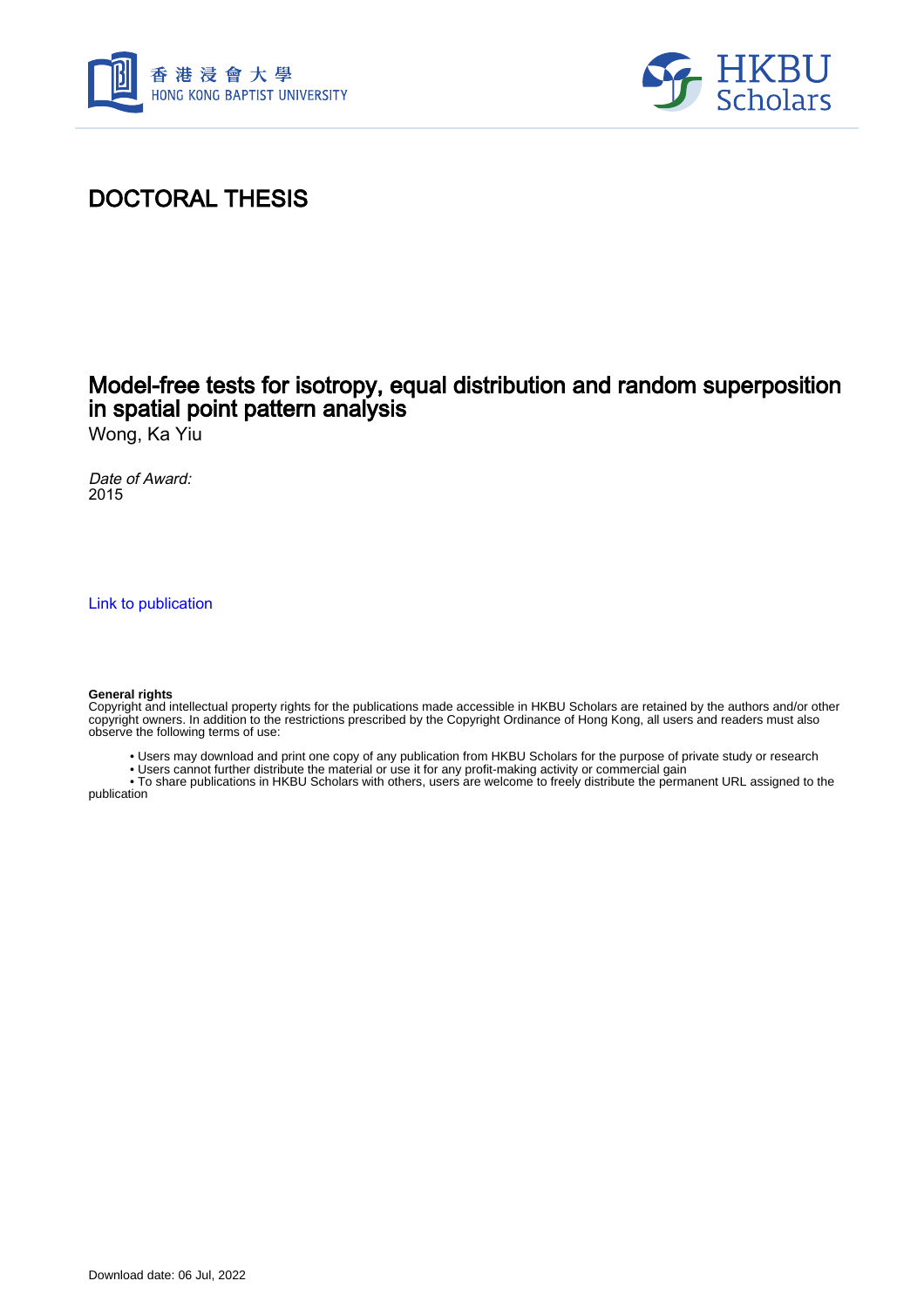### Abstract

This thesis introduces three new model-free tests for isotropy, equal distribution and random superposition in non-rectangular windows respectively. For isotropy, a bootstrap-type test is proposed. The corresponding test statistic assesses the discrepancy between the uniform distribution and the empirical normalised reduced second-order moment measure of a sector of fixed radius with increasing central angle. The null distribution of the discrepancy is then estimated by stochastic reconstruction, which generates bootstrap-type samples of point patterns that resemble the spatial structure of the given pattern. The new test is applicable for small sample sizes and is shown to have more robust powers to different choices of user-chosen parameter when compared with the asymptotic  $\chi^2$ -test by Guan et al. (2006) in our simulation. For equal distribution, a model-free asymptotic test is introduced. The proposed test statistic compares the discrepancy between the empirical second-order product densities of the observed point patterns at some pre-chosen lag vectors. Under certain mild moment conditions and a weak dependence assumption, the limiting null distribution of the test statistic is the  $\chi^2$ distribution. Simulation results show that the new test is more powerful than the permutation test by Hahn (2012) for comparing point patterns with similar structures but different distributions. The new test for random superposition is a modification of the toroidal shift test by Lotwick and Silverman (1982). The idea is to extrapolate the pattern observed in a non-rectangular window to a larger rectangular region by the stochastic reconstruction so that the toroidal shift test can be applied. Simulation results show that the powers of the test applied to patterns with extrapolated points are remarkably higher than those of the test applied to the largest inscribed rectangular windows, with only slightly increased type I error rates. Real data sets are used to illustrate the advantages of the tests developed in this thesis over the existing tests in the literature.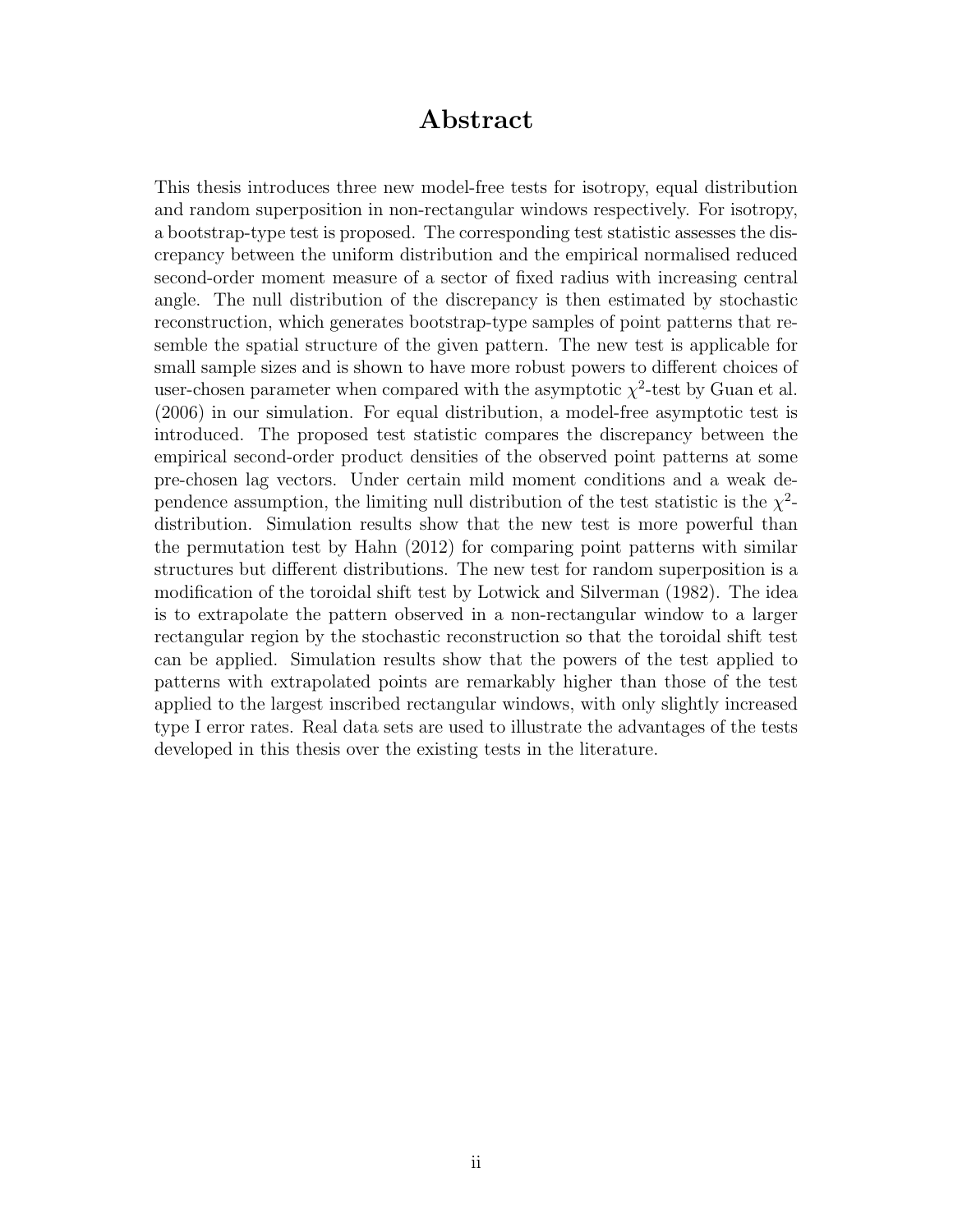# Table of Contents

| Declaration                                                | $\mathbf{i}$   |
|------------------------------------------------------------|----------------|
| Abstract                                                   | $\mathbf{ii}$  |
| Acknowledgements                                           | iii            |
| Table of Contents                                          | iv             |
| List of Figures                                            | vii            |
| List of Tables                                             | ix             |
| Notations                                                  | xii            |
| Chapter 1<br>Introduction                                  | $\mathbf{1}$   |
| Overview of Spatial Point Processes<br>Chapter 2           | $\overline{5}$ |
| 2.1                                                        | $\overline{5}$ |
| 2.2                                                        | 6              |
| Definition of Bi-type Point Processes<br>2.3               | 9              |
| Characteristics of Bi-type Point Processes<br>2.4          | 10             |
| Isotropy Test using Stochastic Reconstruction<br>Chapter 3 | 12             |
| 3.1                                                        | 12             |
| 3.2                                                        | 17             |
| 3.3<br>Bootstrap-type Test                                 | 19             |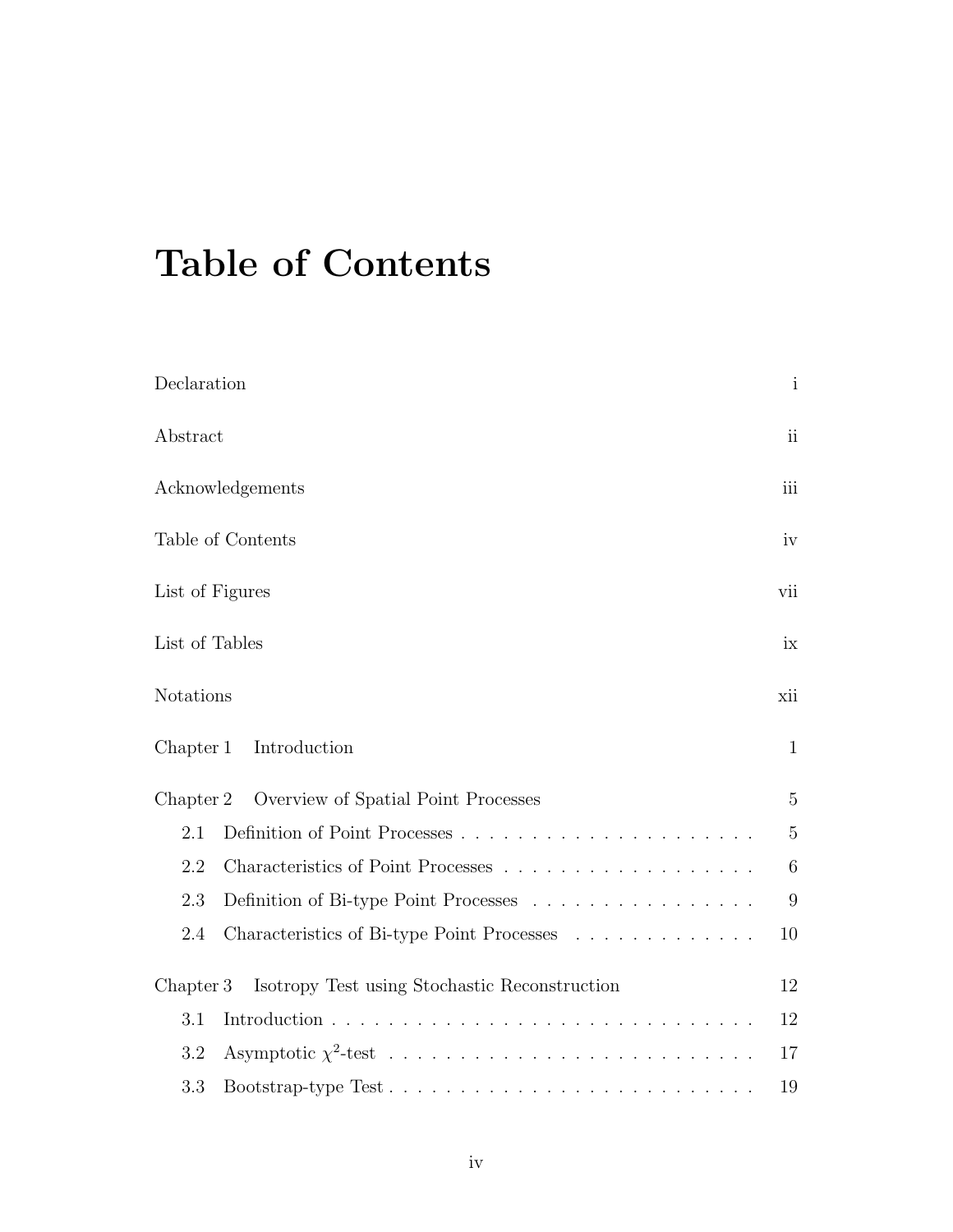|                      | 3.3.1                                                                                       | 19 |
|----------------------|---------------------------------------------------------------------------------------------|----|
|                      | Generating Bootstrap Samples by Reconstruction<br>3.3.2                                     | 20 |
|                      | 3.3.3                                                                                       | 21 |
| 3.4                  |                                                                                             | 21 |
|                      | 3.4.1                                                                                       | 22 |
|                      | 3.4.2                                                                                       | 23 |
| 3.5                  |                                                                                             | 28 |
| Chapter 4            | Asymptotic $\chi^2$ -test for Comparing Two Patterns                                        | 33 |
| 4.1                  |                                                                                             | 33 |
| 4.2                  |                                                                                             | 35 |
| 4.3                  |                                                                                             | 37 |
| 4.4                  |                                                                                             | 40 |
|                      | 4.4.1                                                                                       | 40 |
|                      | 4.4.2                                                                                       | 42 |
| 4.5                  |                                                                                             | 52 |
| Chapter 5            | Test for Random Superposition of a Bi-type Point Pattern in a                               |    |
|                      | Non-rectangular Sampling Window                                                             | 55 |
| 5.1                  |                                                                                             | 55 |
| 5.2                  | Second-order Estimators of Bi-type Point Processes                                          | 57 |
| 5.3                  | Toroidal Shift Test $\ldots \ldots \ldots \ldots \ldots \ldots \ldots \ldots \ldots \ldots$ | 58 |
| 5.4                  |                                                                                             | 59 |
| 5.5                  |                                                                                             | 61 |
|                      | 5.5.1<br>Models                                                                             | 63 |
|                      | 5.5.2                                                                                       | 65 |
| 5.6                  |                                                                                             | 68 |
| Chapter <sub>6</sub> | Concluding Remarks                                                                          | 72 |
| Bibliography         |                                                                                             | 74 |